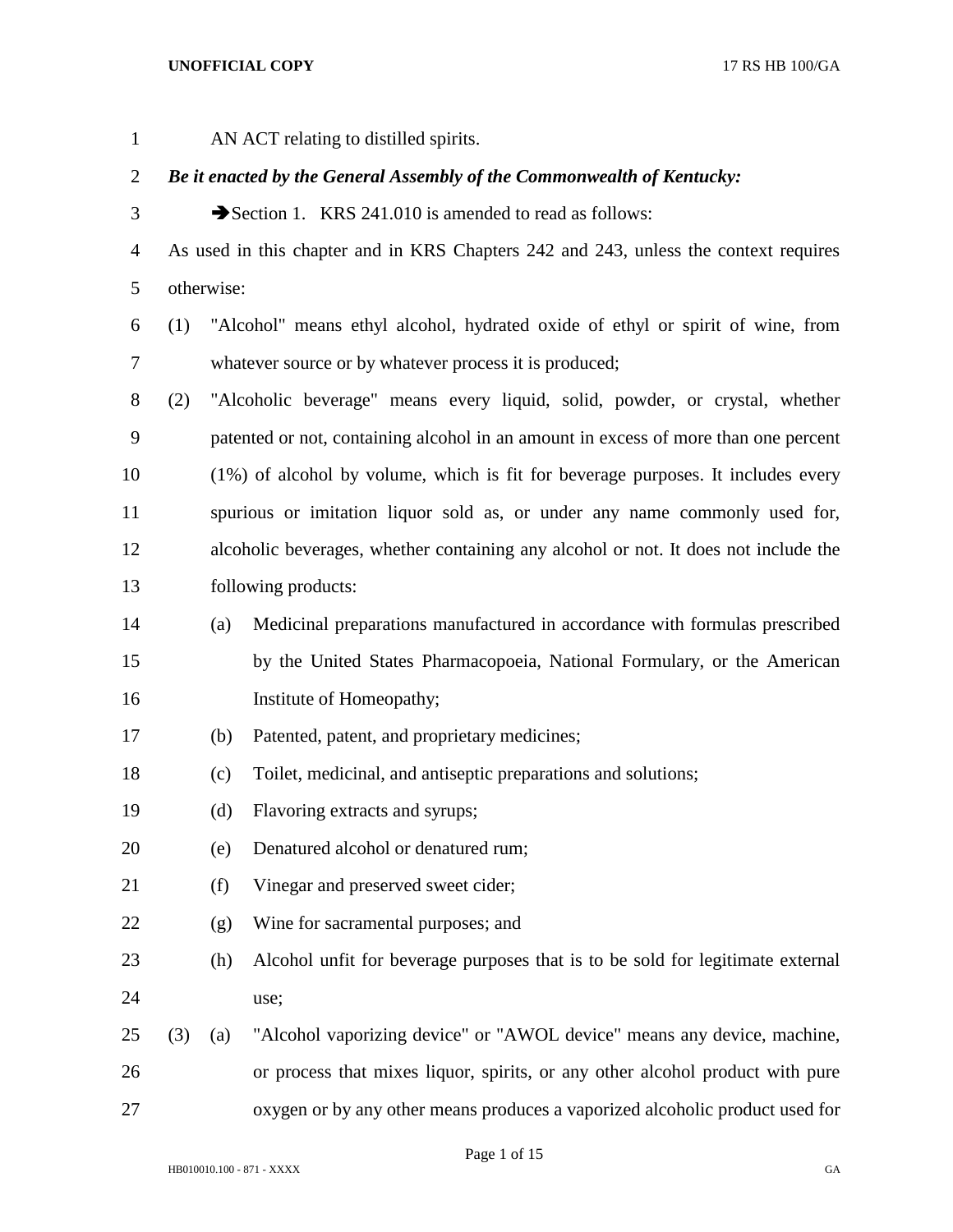| $\mathbf{1}$ |     |     | human consumption;                                                                    |  |  |
|--------------|-----|-----|---------------------------------------------------------------------------------------|--|--|
| 2            |     | (b) | "Alcohol vaporizing device" or "AWOL device" does not include an inhaler,             |  |  |
| 3            |     |     | nebulizer, atomizer, or other device that is designed and intended by the             |  |  |
| 4            |     |     | manufacturer to dispense a prescribed or over-the-counter medication or a             |  |  |
| 5            |     |     | device installed and used by a licensee under this chapter to demonstrate the         |  |  |
| 6            |     |     | aroma of an alcoholic beverage;                                                       |  |  |
| 7            | (4) |     | "Automobile race track" means a facility primarily used for vehicle racing that has a |  |  |
| 8            |     |     | seating capacity of at least thirty thousand (30,000) people;                         |  |  |
| 9            | (5) |     | "Bed and breakfast" means a one (1) family dwelling unit that:                        |  |  |
| 10           |     | (a) | Has guest rooms or suites used, rented, or hired out for occupancy or that are        |  |  |
| 11           |     |     | occupied for sleeping purposes by persons not members of the single-family            |  |  |
| 12           |     |     | unit;                                                                                 |  |  |
| 13           |     | (b) | Holds a permit under KRS Chapter 219; and                                             |  |  |
| 14           |     | (c) | Has an innkeeper who resides on the premises or property adjacent to the              |  |  |
| 15           |     |     | premises during periods of occupancy;                                                 |  |  |
| 16           | (6) |     | "Board" means the State Alcoholic Beverage Control Board created by KRS               |  |  |
| 17           |     |     | 241.030;                                                                              |  |  |
| 18           | (7) |     | "Bottle" means any container which is used for holding alcoholic beverages for the    |  |  |
| 19           |     |     | use and sale of alcoholic beverages at retail;                                        |  |  |
| 20           | (8) |     | "Brewer" means any person who manufactures malt beverages or owns, occupies,          |  |  |
| 21           |     |     | carries on, works, or conducts any brewery, either alone or through an agent;         |  |  |
| 22           | (9) |     | "Brewery" means any place or premises where malt beverages are manufactured for       |  |  |
| 23           |     |     | sale, and includes all offices, granaries, mash rooms, cooling rooms, vaults, yards,  |  |  |
| 24           |     |     | and storerooms connected with the premises; or where any part of the process of the   |  |  |
| 25           |     |     | manufacture of malt beverages is carried on; or where any apparatus connected with    |  |  |
| 26           |     |     | manufacture is kept or used; or where any of the products of brewing or               |  |  |
| 27           |     |     | fermentation are stored or kept;                                                      |  |  |

Page 2 of 15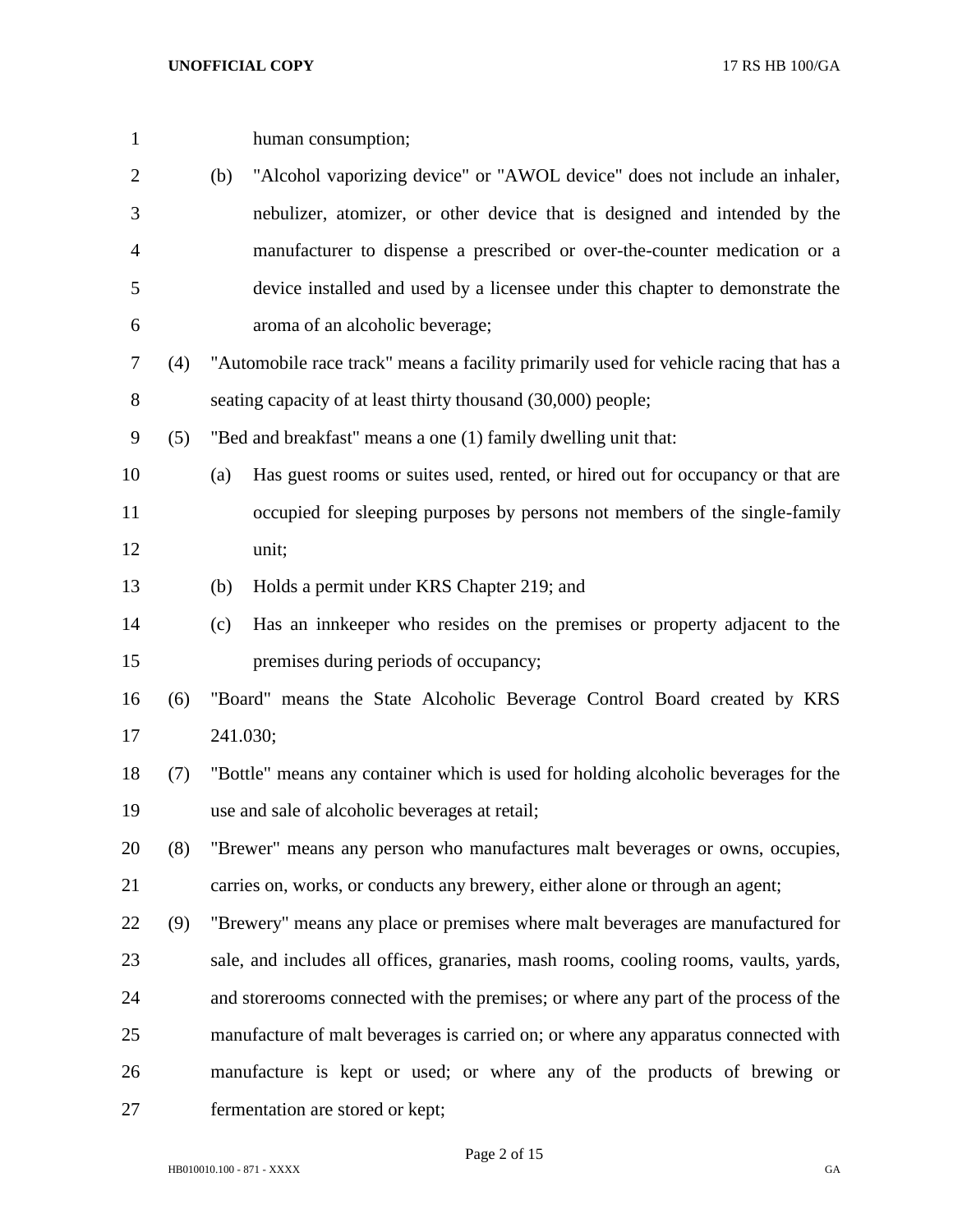(10) "Building containing licensed premises" means the licensed premises themselves and includes the land, tract of land, or parking lot in which the premises are contained, and any part of any building connected by direct access or by an entrance which is under the ownership or control of the licensee by lease holdings or ownership;

 (11) "Caterer" means a corporation, partnership, or individual that operates the business of a food service professional by preparing food in a licensed and inspected commissary, transporting the food and alcoholic beverages to the caterer's designated and inspected banquet hall or to a location selected by the customer, and serving the food and alcoholic beverages to the customer's guests;

 (12) "Charitable organization" means a nonprofit entity recognized as exempt from federal taxation under section 501(c) of the Internal Revenue Code (26 U.S.C. sec. 501(c)) or any organization having been established and continuously operating within the Commonwealth of Kentucky for charitable purposes for three (3) years and which expends at least sixty percent (60%) of its gross revenue exclusively for religious, educational, literary, civic, fraternal, or patriotic purposes;

 (13) "Cider" means any fermented fruit-based beverage containing seven percent (7%) or more alcohol by volume and includes hard cider and perry cider;

(14) "City administrator" means city alcoholic beverage control administrator;

 (15) "Commercial airport" means an airport through which more than five hundred 21 thousand (500,000) passengers arrive or depart annually;

 (16) "Commercial quadricycle" means a vehicle equipped with a minimum of ten (10) pairs of fully operative pedals for propulsion by means of human muscular power exclusively and which:

- (a) Has four (4) wheels;
- (b) Is operated in a manner similar to that of a bicycle;
- (c) Is equipped with a minimum of thirteen (13) seats for passengers;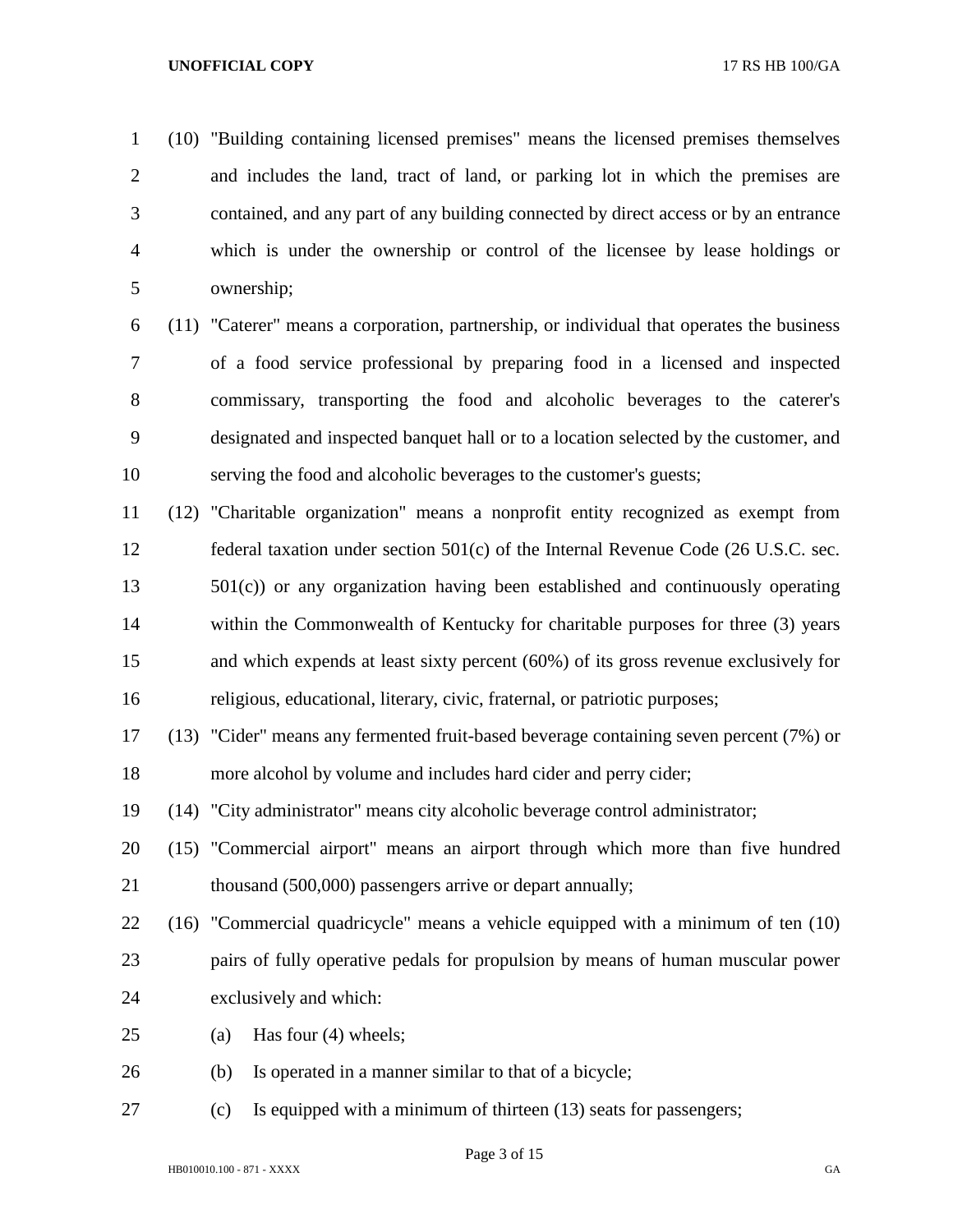| $\mathbf{1}$   | (d)      | Has a unibody design;                                                                     |  |  |
|----------------|----------|-------------------------------------------------------------------------------------------|--|--|
| $\overline{2}$ | (e)      | Is equipped with a minimum of four (4) hydraulically operated brakes;                     |  |  |
| 3              | (f)      | Is used for commercial tour purposes; and                                                 |  |  |
| 4              | (g)      | Is operated by the vehicle owner or an employee of the owner;                             |  |  |
| 5              |          | (17) "Commissioner" means the commissioner of the Department of Alcoholic Beverage        |  |  |
| 6              | Control; |                                                                                           |  |  |
| 7              |          | (18) "Convention center" means any facility which, in its usual and customary business,   |  |  |
| 8              |          | provides seating for a minimum of one thousand $(1,000)$ people and offers                |  |  |
| 9              |          | convention facilities and related services for seminars, training and educational         |  |  |
| 10             |          | purposes, trade association meetings, conventions, or civic and community events          |  |  |
| 11             |          | or for plays, theatrical productions, or cultural exhibitions;                            |  |  |
| 12             |          | (19) "Convicted" and "conviction" means a finding of guilt resulting from a plea of       |  |  |
| 13             |          | guilty, the decision of a court, or the finding of a jury, irrespective of a              |  |  |
| 14             |          | pronouncement of judgment or the suspension of the judgment;                              |  |  |
| 15             |          | (20) "County administrator" means county alcoholic beverage control administrator;        |  |  |
| 16             |          | (21) "Department" means the Department of Alcoholic Beverage Control;                     |  |  |
| 17             |          | (22) "Dining car" means a railroad passenger car that serves meals to consumers on any    |  |  |
| 18             |          | railroad or Pullman car company;                                                          |  |  |
| 19             |          | (23) "Discount in the usual course of business" means price reductions, rebates, refunds, |  |  |
| 20             |          | and discounts given by wholesalers to distilled spirits and wine retailers pursuant to    |  |  |
| 21             |          | an agreement made at the time of the sale of the merchandise involved and are             |  |  |
| 22             |          | considered a part of the sales transaction, constituting reductions in price pursuant     |  |  |
| 23             |          | to the terms of the sale, irrespective of whether the quantity discount was:              |  |  |
| 24             | (a)      | Prorated and allowed on each delivery;                                                    |  |  |
| 25             | (b)      | Given in a lump sum after the entire quantity of merchandise purchased had                |  |  |
| 26             |          | been delivered; or                                                                        |  |  |
| 27             | (c)      | Based on dollar volume or on the quantity of merchandise purchased;                       |  |  |

HB010010.100 - 871 - XXXX GA

Page 4 of 15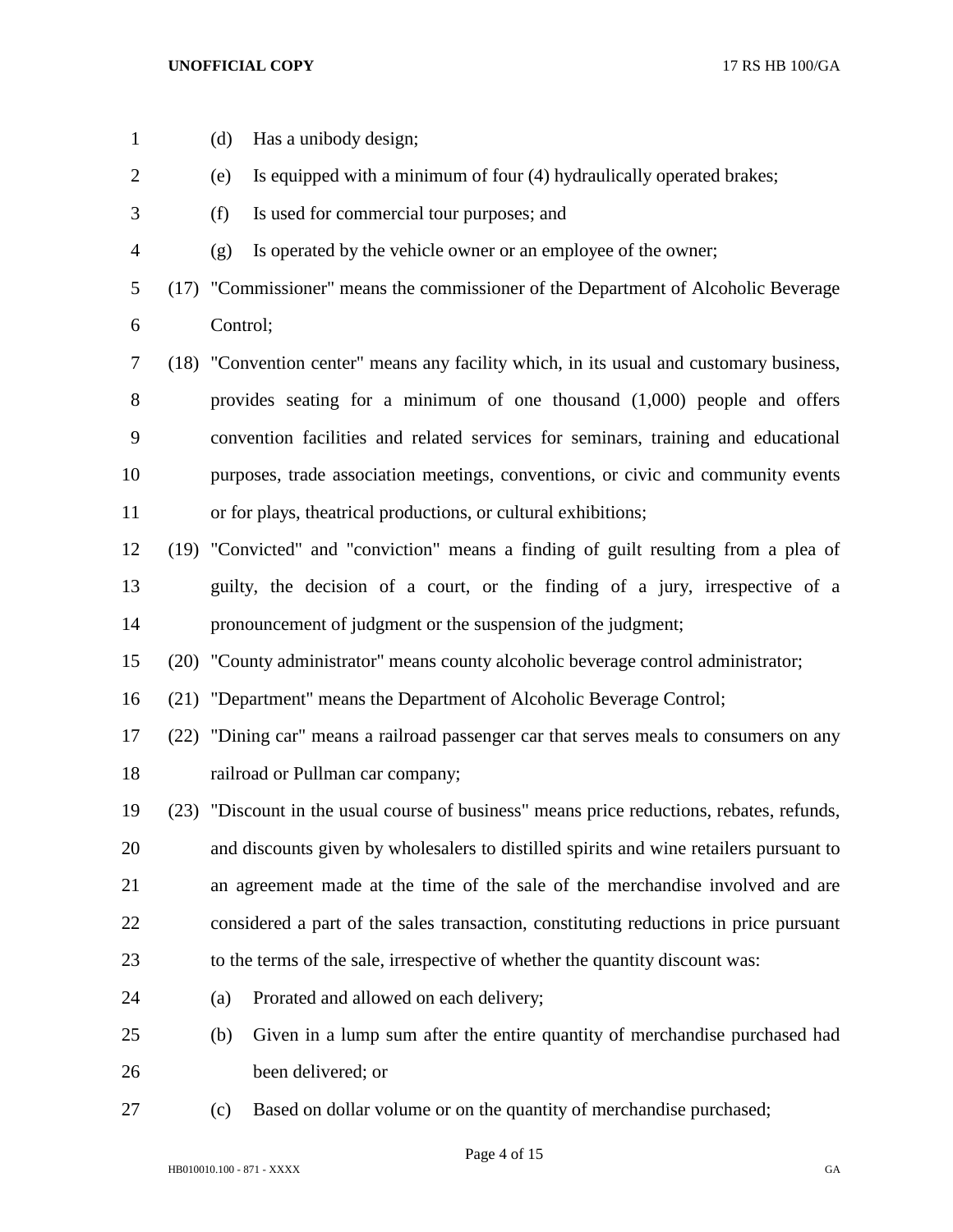| $\mathbf{1}$   | (24) "Distilled spirits" or "spirits" means any product capable of being consumed by a     |  |  |  |
|----------------|--------------------------------------------------------------------------------------------|--|--|--|
| $\overline{2}$ | human being which contains alcohol in excess of the amount permitted by KRS                |  |  |  |
| 3              | Chapter 242 obtained by distilling, mixed with water or other substances in                |  |  |  |
| $\overline{4}$ | solution, except wine, hard cider, and malt beverages;                                     |  |  |  |
| 5              | (25) "Distiller" means any person who is engaged in the business of manufacturing          |  |  |  |
| 6              | distilled spirits at any distillery in the state and is registered in the Office of the    |  |  |  |
| 7              | Collector of Internal Revenue for the United States at Louisville, Kentucky;               |  |  |  |
| $8\,$          | (26) "Distillery" means any place or premises where distilled spirits are manufactured for |  |  |  |
| 9              | sale, and which are registered in the office of any collector of internal revenue for      |  |  |  |
| 10             | the United States. It includes any United States government bonded warehouse;              |  |  |  |
| 11             | (27) "Distributor" means any person who distributes malt beverages for the purpose of      |  |  |  |
| 12             | being sold at retail;                                                                      |  |  |  |
| 13             | (28) "Dry" means a territory in which a majority of the electorate voted to prohibit all   |  |  |  |
| 14             | forms of retail alcohol sales through a local option election held under KRS Chapter       |  |  |  |
| 15             | 242;                                                                                       |  |  |  |
| 16             | (29) "Election" means:                                                                     |  |  |  |
| 17             | An election held for the purpose of taking the sense of the people as to the<br>(a)        |  |  |  |
| 18             | application or discontinuance of alcoholic beverage sales under KRS Chapter                |  |  |  |
| 19             | $242;$ or                                                                                  |  |  |  |
| 20             | Any other election not pertaining to alcohol;<br>(b)                                       |  |  |  |
| 21             | (30) "Field representative" means any employee or agent of the department who is           |  |  |  |
| 22             | regularly employed and whose primary function is to travel from place to place for         |  |  |  |
| 23             | the purpose of visiting taxpayers, and any employee or agent of the department who         |  |  |  |
| 24             | is assigned, temporarily or permanently, by the commissioner to duty outside the           |  |  |  |
| 25             | main office of the department at Frankfort, in connection with the administration of       |  |  |  |
| 26             | alcoholic beverage statutes;                                                               |  |  |  |
| 27             | (31) "Horse racetrack" means a facility licensed to conduct a horse race meeting under     |  |  |  |

Page 5 of 15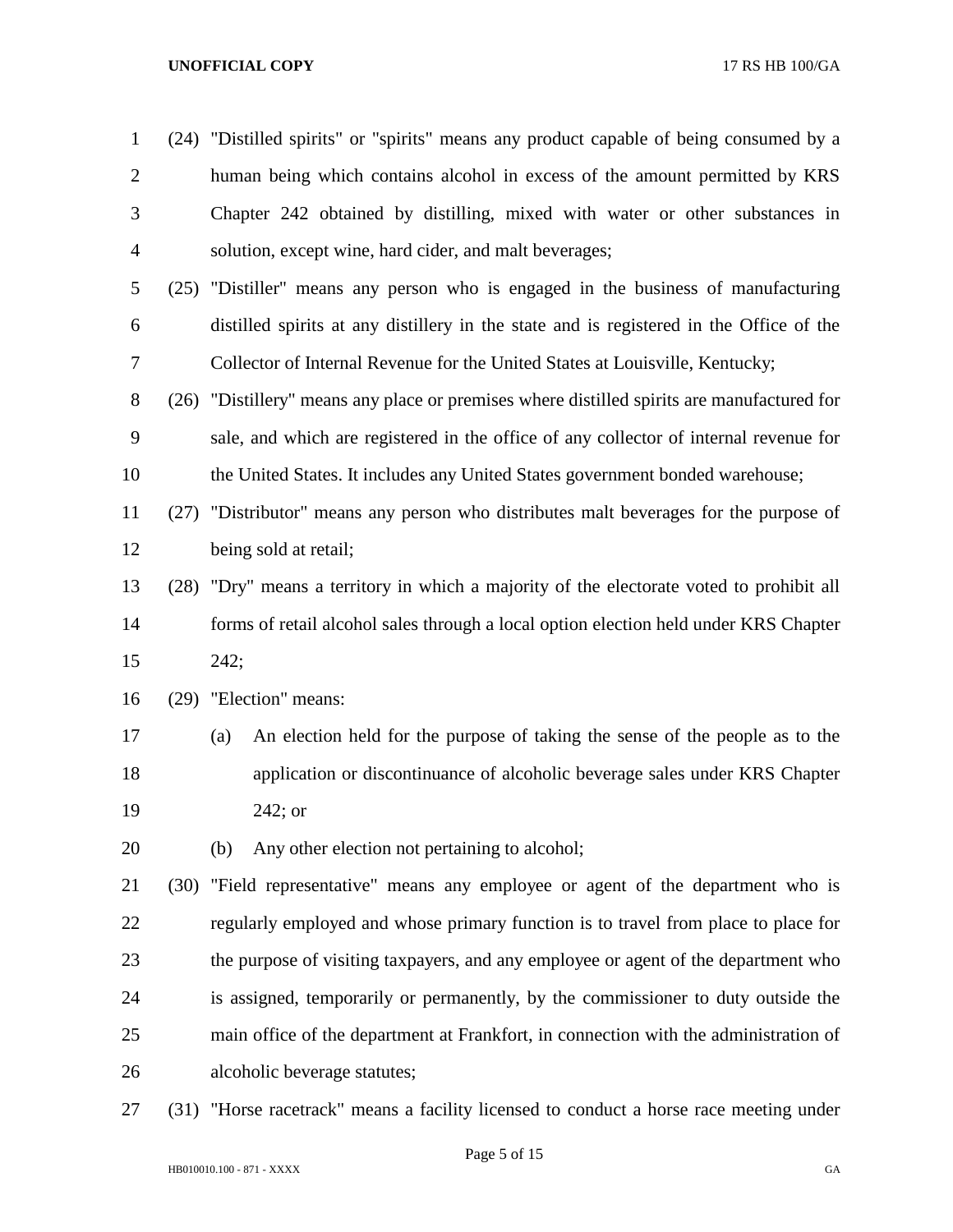| $\mathbf{1}$   |      |     | KRS Chapter 230;                                                                       |  |  |
|----------------|------|-----|----------------------------------------------------------------------------------------|--|--|
| $\overline{2}$ |      |     | (32) "Hotel" means a hotel, motel, or inn for accommodation of the traveling public,   |  |  |
| 3              |      |     | designed primarily to serve transient patrons;                                         |  |  |
| 4              |      |     | (33) "License" means any license issued pursuant to KRS Chapters 241 to 244;           |  |  |
| 5              |      |     | (34) "Licensee" means any person to whom a license has been issued, pursuant to KRS    |  |  |
| 6              |      |     | Chapters 241 to 244;                                                                   |  |  |
| 7              |      |     | (35) "Limited restaurant" means:                                                       |  |  |
| 8              |      | (a) | A facility where the usual and customary business is the serving of meals to           |  |  |
| 9              |      |     | consumers, which has a bona fide kitchen facility, which receives at least             |  |  |
| 10             |      |     | seventy percent (70%) of its gross receipts from the sale of food, which               |  |  |
| 11             |      |     | maintains a minimum seating capacity of one hundred (100) persons for                  |  |  |
| 12             |      |     | dining, and which is located in a wet or moist territory under KRS                     |  |  |
| 13             |      |     | $242.1244(2)$ ; or                                                                     |  |  |
| 14             |      | (b) | A facility where the usual and customary business is the serving of meals to           |  |  |
| 15             |      |     | consumers, which has a bona fide kitchen facility, which receives at least             |  |  |
| 16             |      |     | seventy percent (70%) of its gross receipts from the sale of food, which               |  |  |
| 17             |      |     | maintains a minimum seating capacity of fifty (50) persons for dining, which           |  |  |
| 18             |      |     | has no open bar, which requires that alcoholic beverages be sold in                    |  |  |
| 19             |      |     | conjunction with the sale of a meal, and which is located in a wet or moist            |  |  |
| 20             |      |     | territory under KRS 242.1244;                                                          |  |  |
| 21             |      |     | (36) "Malt beverage" means any fermented undistilled alcoholic beverage of any name or |  |  |
| 22             |      |     | description, manufactured from malt wholly or in part, or from any substitute for      |  |  |
| 23             |      |     | malt, and includes weak cider;                                                         |  |  |
| 24             | (37) |     | "Manufacture" means distill, rectify, brew, bottle, and operate a winery;              |  |  |
| 25             | (38) |     | "Manufacturer" means a winery, distiller, rectifier, or brewer, and any other person   |  |  |
| 26             |      |     | engaged in the production or bottling of alcoholic beverages;                          |  |  |
| 27             |      |     | (39) "Minor" means any person who is not twenty-one (21) years of age or older;        |  |  |
|                |      |     | Page 6 of $15$                                                                         |  |  |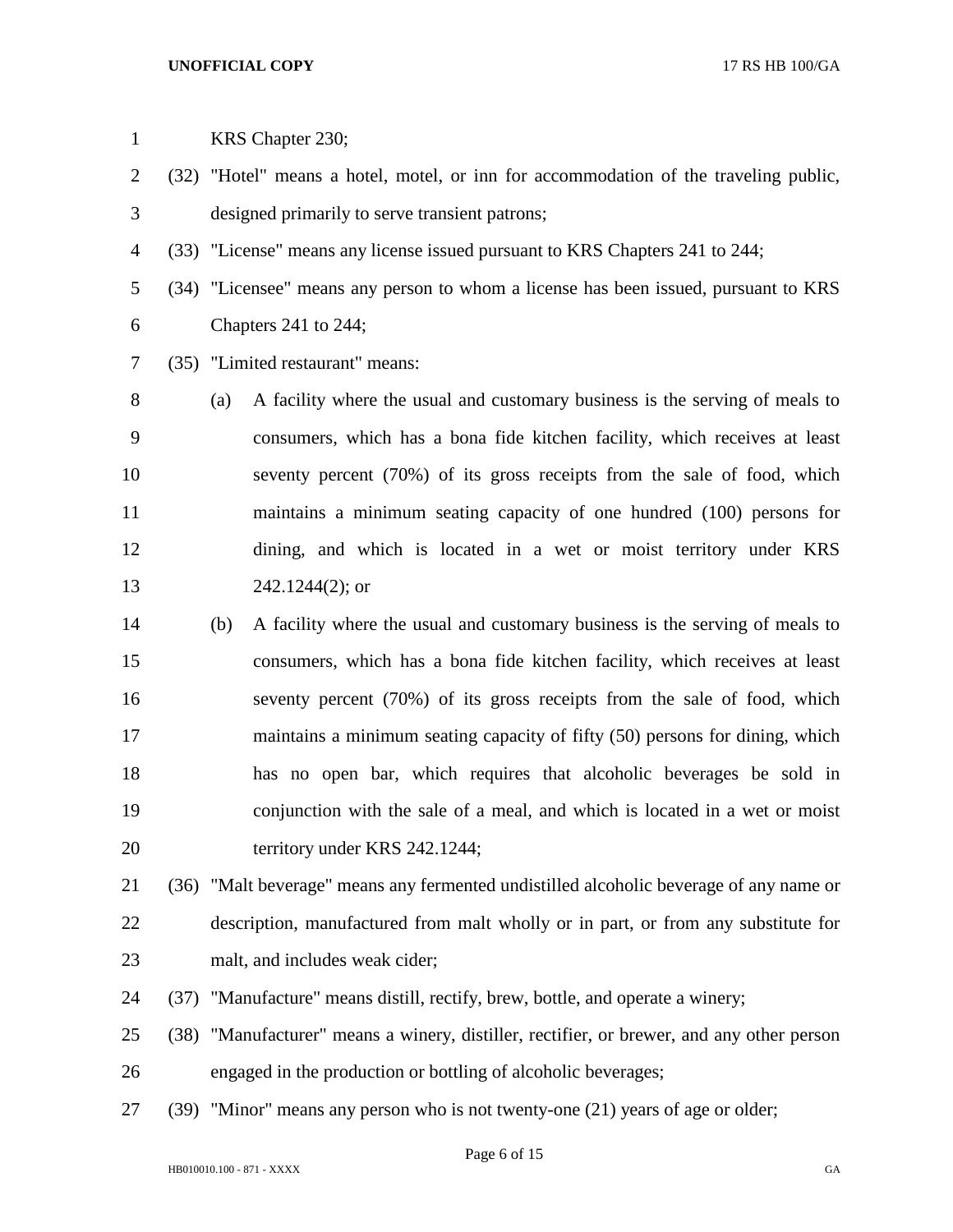(40) "Moist" means a territory in which a majority of the electorate voted to permit limited alcohol sales by any one (1) or a combination of special limited local option elections authorized by KRS 242.022, 242.123, 242.1238, 242.124, 242.1242, 242.1243, 242.1244, or 242.1292;

 (41) "Premises" means the land and building in and upon which any business regulated by alcoholic beverage statutes is operated or carried on. "Premises" shall not include as a single unit two (2) or more separate businesses of one (1) owner on the same lot or tract of land, in the same or in different buildings if physical and permanent separation of the premises is maintained, excluding employee access by keyed entry and emergency exits equipped with crash bars, and each has a separate public entrance accessible directly from the sidewalk or parking lot. Any licensee holding an alcoholic beverage license on July 15, 1998, shall not, by reason of this subsection, be ineligible to continue to hold his or her license or obtain a renewal, of the license;

# (42) "Private club" means a nonprofit social, fraternal, military, or political organization, club, or entity maintaining or operating a club room, club rooms, or premises from which the general public is excluded;

 (43) "Public nuisance" means a condition that endangers safety or health, is offensive to the senses, or obstructs the free use of property so as to interfere with the comfortable enjoyment of life or property by a community or neighborhood or by any considerable number of persons;

 (44) "Qualified historic site" means a contributing property with dining facilities for at least fifty (50) persons at tables, booths, or bars where food may be served within a commercial district listed in the National Register of Historic Places, or a site that is listed as a National Historic Landmark or in the National Register of Historic Places with dining facilities for at least fifty (50) persons at tables, booths, or bars where food may be served. Notwithstanding the provisions of this subsection: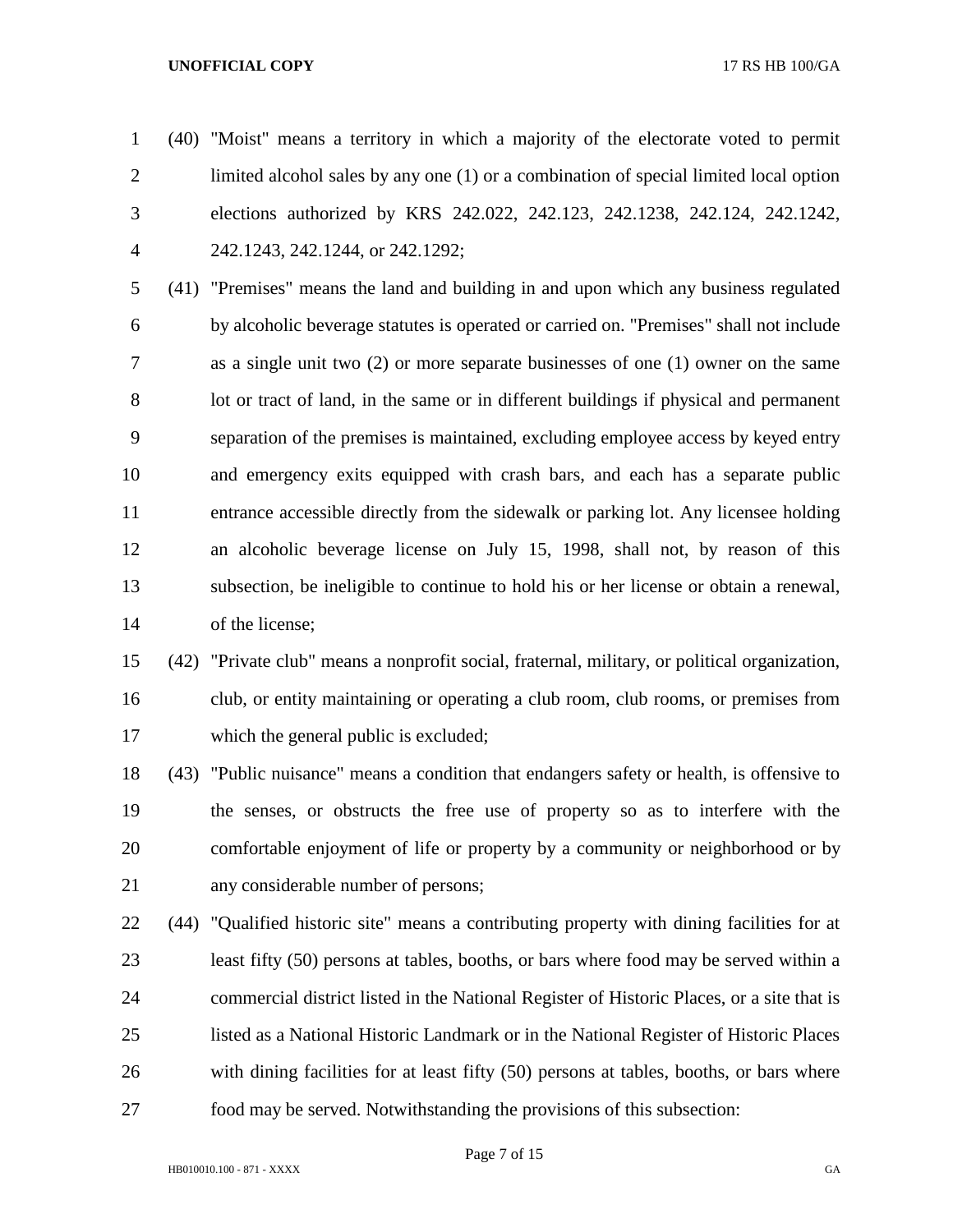- (a) A distillery which is listed as a National Historic Landmark and which 2 conducts souvenir retail package sales under KRS 243.0305; and (b) A not-for-profit or nonprofit facility listed on the National Register of Historic Places; shall be deemed a "qualified historic site" under this section; (45) "Rectifier" means any person who rectifies, purifies, or refines distilled spirits or wine by any process other than as provided for on distillery premises, and every person who, without rectifying, purifying, or refining distilled spirits by mixing alcoholic beverages with any materials, manufactures any imitations of or compounds liquors for sale under the name of whiskey, brandy, gin, rum, wine, spirits, cordials, bitters, or any other name; (46) "Repackaging" means the placing of alcoholic beverages in any retail container irrespective of the material from which the container is made; (47) "Restaurant" means a facility where the usual and customary business is the serving of meals to consumers, that has a bona fide kitchen facility, and that receives at least 16 fifty percent (50%) of its food and beverage receipts from the sale of food;
- (48) "Retail container" means any bottle, can, barrel, or other container which, without a separable intermediate container, holds alcoholic beverages and is suitable and destined for sale to a retail outlet, whether it is suitable for delivery to the consumer or not;
- (49) "Retail outlet" means retailer, hotel, motel, restaurant, railroad dining car, club, and any facility where alcoholic beverages are sold directly to the consumers;
- (50) "Retail sale" means any sale where delivery is made in Kentucky to any consumers;
- (51) "Retailer" means any person who sells at retail any alcoholic beverage for the sale of which a license is required;
- (52) "Riverboat" means any boat or vessel with a regular place of mooring in this state that is licensed by the United States Coast Guard to carry one hundred (100) or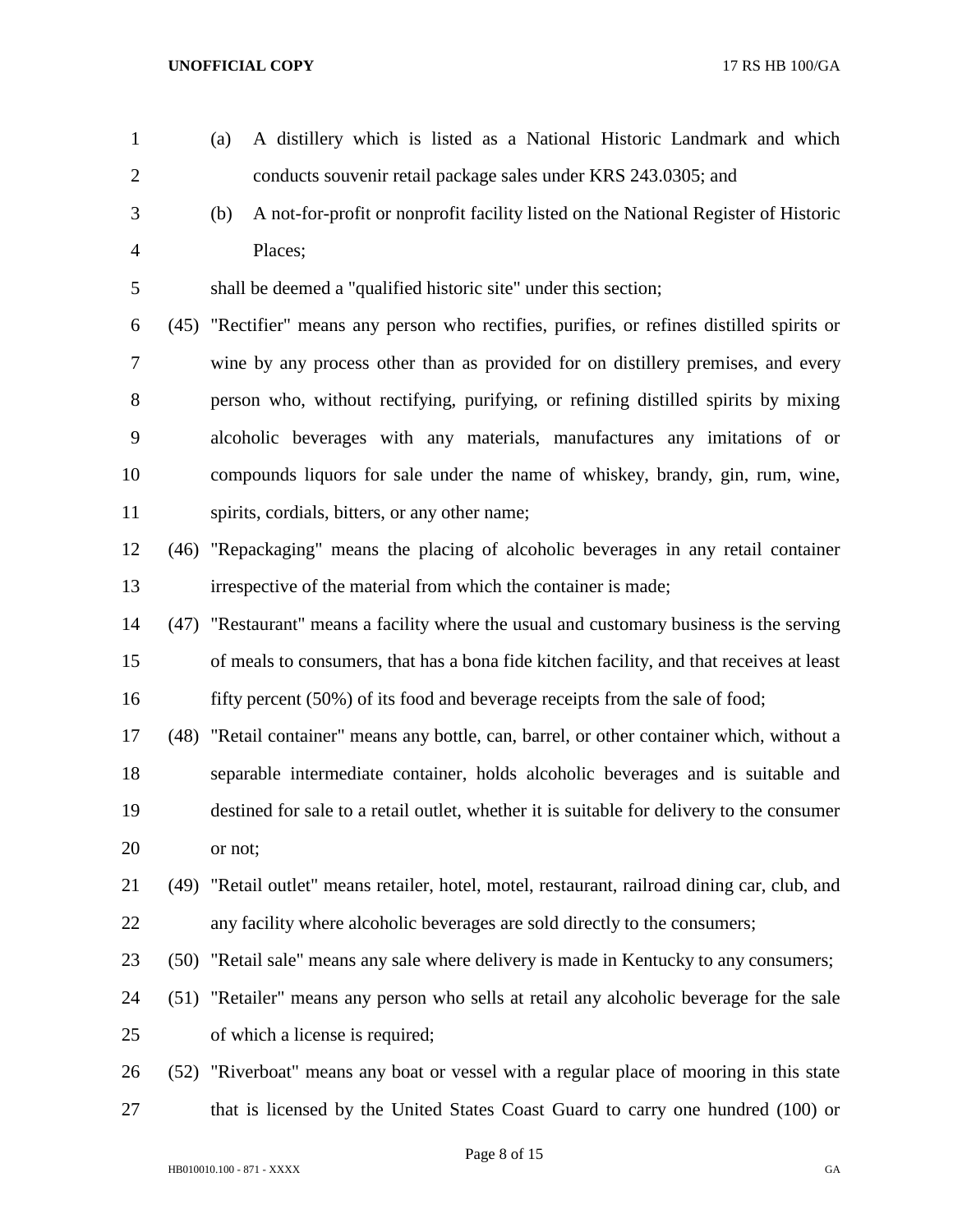| $\mathbf{1}$   |      |     | more passengers for hire on navigable waters in or adjacent to this state;                    |
|----------------|------|-----|-----------------------------------------------------------------------------------------------|
| $\overline{2}$ |      |     | (53) "Sale" means any transfer, exchange, or barter for consideration, and includes all       |
| 3              |      |     | sales made by any person, whether principal, proprietor, agent, servant, or                   |
| 4              |      |     | employee, of any alcoholic beverage;                                                          |
| 5              |      |     | (54) "Service bar" means a bar, counter, shelving, or similar structure used for storing or   |
| 6              |      |     | stocking supplies of alcoholic beverages that is a workstation where employees                |
| 7              |      |     | prepare alcoholic beverage drinks to be delivered to customers away from the                  |
| 8              |      |     | service bar. A service bar shall be located in an area where the general public,              |
| 9              |      |     | guests, or patrons are prohibited;                                                            |
| 10             |      |     | (55) "Sell" includes solicit or receive an order for, keep or expose for sale, keep with      |
| 11             |      |     | intent to sell, and the delivery of any alcoholic beverage;                                   |
| 12             |      |     | (56) "Small farm winery" means a winery producing wines, in an amount not to exceed           |
| 13             |      |     | one hundred thousand (100,000) gallons in a calendar year;                                    |
| 14             |      |     | (57) "Souvenir package" means a special package of distilled spirits available from a         |
| 15             |      |     | licensed retailer that is:                                                                    |
| 16             |      | (a) | Available for retail sale at a licensed Kentucky distillery where the distilled               |
| 17             |      |     | spirits were produced or bottled; or                                                          |
| 18             |      | (b) | Available for retail sale at a licensed Kentucky distillery but produced or                   |
| 19             |      |     | bottled at another of that distiller's licensed distilleries in Kentucky;                     |
| 20             |      |     | (58) "State director" means the director of the Division of Distilled Spirits or the director |
| 21             |      |     | of the Division of Malt Beverages, or both, as the context requires;                          |
| 22             |      |     | (59) "State park" means a state park that has a:                                              |
| 23             |      | (a) | Nine $(9)$ or eighteen $(18)$ hole golf course; or                                            |
| 24             |      | (b) | Full-service lodge and dining room, and may include a nine (9) or eighteen                    |
| 25             |      |     | (18) hole golf course;                                                                        |
| 26             | (60) |     | "Supplemental bar" means a bar, counter, shelving, or similar structure used for              |
| 27             |      |     | serving and selling distilled spirits or wine by the drink for consumption on the             |

Page 9 of 15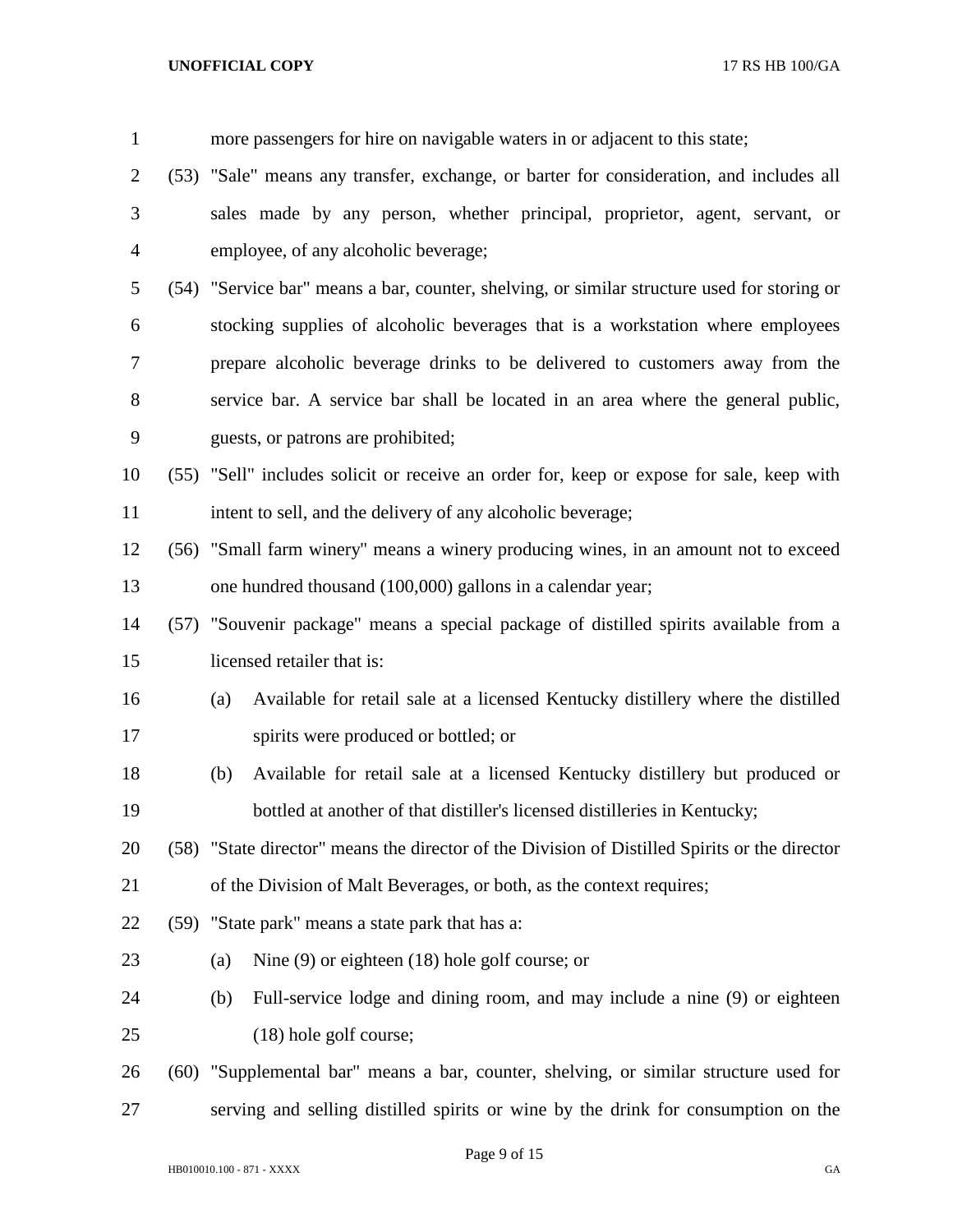| $\mathbf{1}$   | licensed premises to guests and patrons from additional locations other than the              |
|----------------|-----------------------------------------------------------------------------------------------|
| $\overline{2}$ | main bar. A supplemental bar shall be continuously constructed and accessible to              |
| 3              | patrons for distilled spirits or wine sales or service without physical separation by         |
| 4              | walls, doors, or similar structures;                                                          |
| 5              | (61) "Territory" means a county, city, district, or precinct;                                 |
| 6              | (62) "Vehicle" means any device or animal used to carry, convey, transport, or otherwise      |
| 7              | move alcoholic beverages or any products, equipment, or appurtenances used to                 |
| 8              | manufacture, bottle, or sell these beverages;                                                 |
| 9              | "Vintage distilled spirit" means a package or packages of distilled spirits that:<br>(63)     |
| 10             | Are in their original manufacturer's unopened container;<br>(a)                               |
| 11             | Are not owned by a distillery; and<br>(b)                                                     |
| 12             | Are not otherwise available for purchase from a licensed wholesaler within<br>(c)             |
| 13             | the Commonwealth;                                                                             |
| 14             | "Warehouse" means any place in which alcoholic beverages are housed or stored;<br>(64)        |
| 15             | $(65)$ $\{ (64)$ "Weak cider" means any fermented fruit-based beverage containing more than   |
| 16             | one percent $(1\%)$ but less than seven percent $(7\%)$ alcohol by volume;                    |
| 17             | $(66)$ $(65)$ "Wet" means a territory in which a majority of the electorate voted to permit   |
| 18             | all forms of retail alcohol sales by a local option election under KRS 242.050,               |
| 19             | 242.125, or 242.1292 on the following question: "Are you in favor of the sale of              |
| 20             | alcoholic beverages in (name of territory)?";                                                 |
| 21             | $(67)$ { $(66)$ } "Wholesale sale" means a sale to any person for the purpose of resale;      |
| 22             | (68)[(67)] "Wholesaler" means any person who distributes alcoholic beverages for the          |
| 23             | purpose of being sold at retail, but it shall not include a subsidiary of a manufacturer      |
| 24             | or cooperative of a retail outlet;                                                            |
| 25             | $(69)$ [ $(68)$ ] "Wine" means the product of the normal alcoholic fermentation of the juices |
| 26             | of fruits, with the usual processes of manufacture and normal additions, and                  |
| 27             | includes champagne and sparkling and fortified wine of an alcoholic content not to            |

Page 10 of 15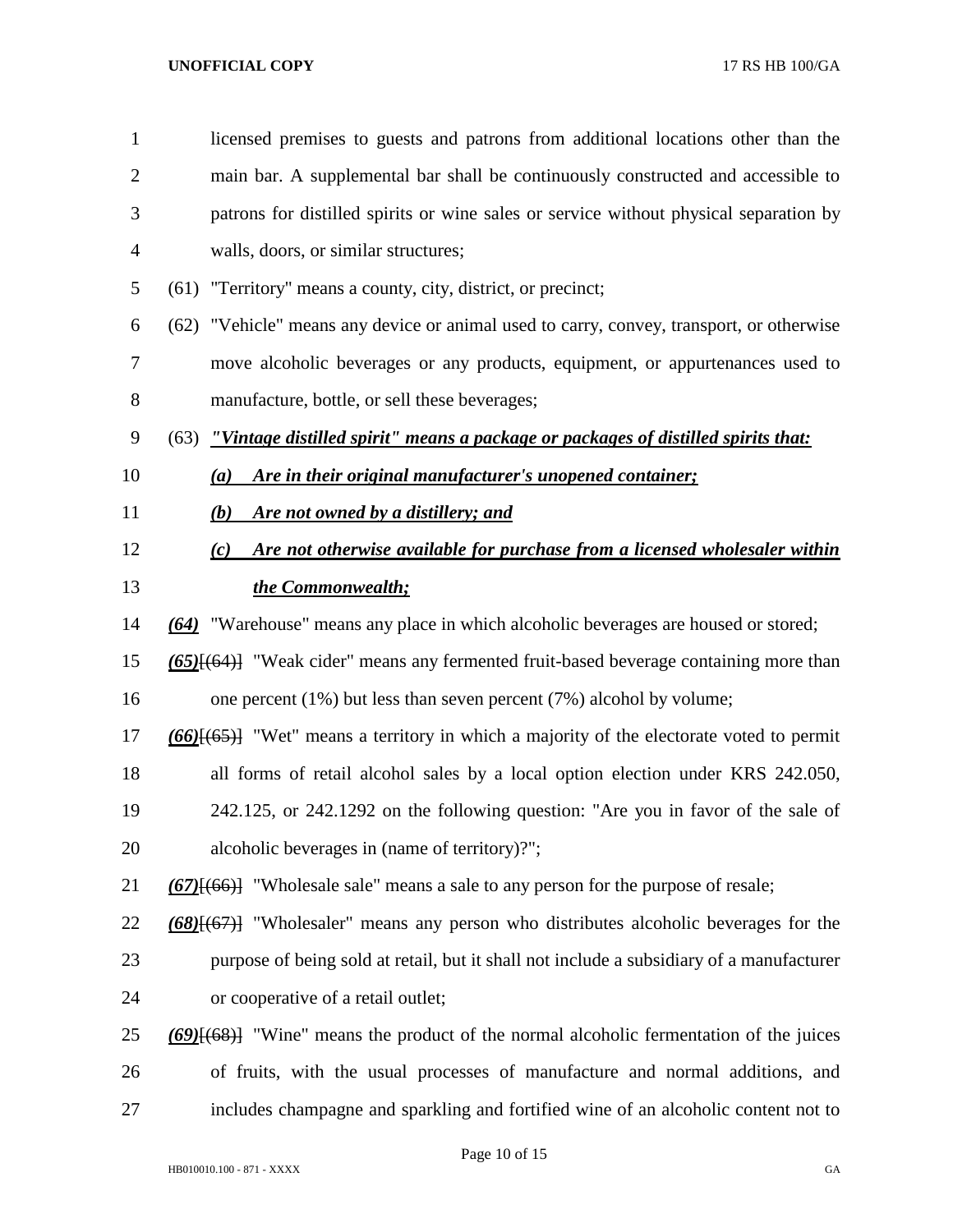| $\mathbf{1}$   |     | exceed twenty-four percent (24%) by volume. It includes sake, cider, hard cider, and     |  |  |  |  |
|----------------|-----|------------------------------------------------------------------------------------------|--|--|--|--|
| $\overline{2}$ |     | perry cider and also includes preparations or mixtures vended in retail containers if    |  |  |  |  |
| 3              |     | these preparations or mixtures contain not more than fifteen percent (15%) of            |  |  |  |  |
| 4              |     | alcohol by volume. It does not include weak cider; and                                   |  |  |  |  |
| 5              |     | $(70)$ [(69)] "Winery" means any place or premises in which wine is manufactured from    |  |  |  |  |
| 6              |     | any fruit, or brandies are distilled as a by-product of wine or other fruit, or cordials |  |  |  |  |
| 7              |     | are compounded, except a place or premises that manufactures wine for sacramental        |  |  |  |  |
| 8              |     | purposes exclusively.                                                                    |  |  |  |  |
| 9              |     | $\rightarrow$ SECTION 2.<br>A NEW SECTION OF KRS CHAPTER 243 IS CREATED TO               |  |  |  |  |
| 10             |     | <b>READ AS FOLLOWS:</b>                                                                  |  |  |  |  |
| 11             | (1) | A person holding a license to sell distilled spirits by the drink or by the package at   |  |  |  |  |
| 12             |     | retail may sell vintage distilled spirits purchased from a nonlicensed person upon       |  |  |  |  |
| 13             |     | written notice to the department in accordance with administrative regulations           |  |  |  |  |
| 14             |     | promulgated by the department.                                                           |  |  |  |  |
| 15             | (2) | <u>Vintage distilled spirits may be resold only:</u>                                     |  |  |  |  |
| 16             |     | By the drink by a person holding a license to sell distilled spirits by the<br>(a)       |  |  |  |  |
| 17             |     | drink; and                                                                               |  |  |  |  |
| 18             |     | By the package by a person holding a license to sell distilled spirits by the<br>(b)     |  |  |  |  |
| 19             |     | package.                                                                                 |  |  |  |  |
| 20             |     | Section 3. KRS 243.0305 is amended to read as follows:                                   |  |  |  |  |
| 21             | (1) | Any licensed Kentucky distiller that is located in wet territory or in any precinct that |  |  |  |  |
| 22             |     | has authorized the limited sale of alcoholic beverages at distilleries under KRS         |  |  |  |  |
| 23             |     | 242.1243 and that has a gift shop or other retail outlet on its premises may conduct     |  |  |  |  |
| 24             |     | the activities permitted under this section as a part of its distiller's license.        |  |  |  |  |
| 25             | (2) | A wholesaler registered to distribute the brands of any distiller may permit the         |  |  |  |  |
| 26             |     | distiller to deliver a souvenir package directly from the distillery proper to any       |  |  |  |  |
| 27             |     | portion of the distillery premises. However, all direct shipments shall be invoiced      |  |  |  |  |

Page 11 of 15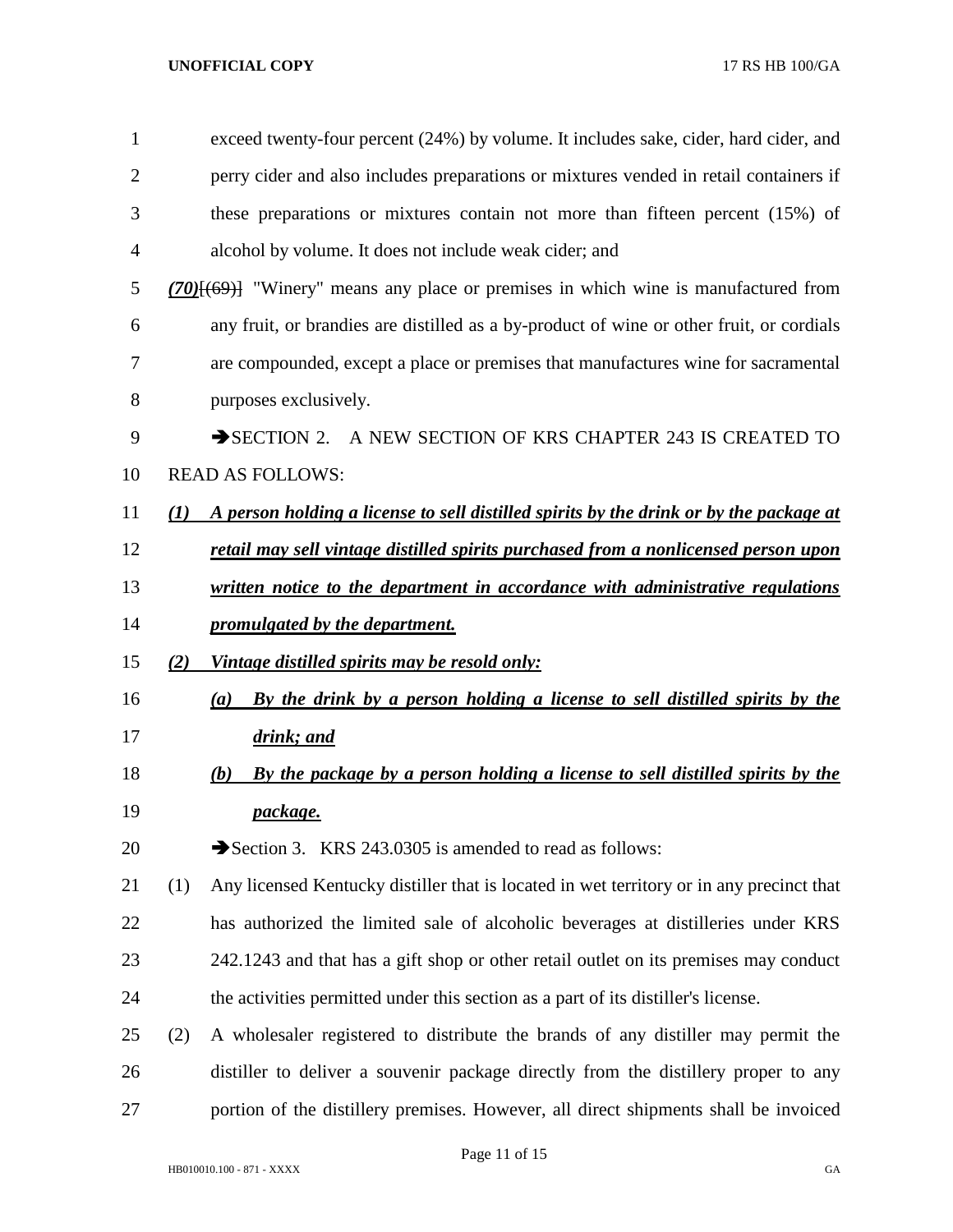| $\mathbf{1}$   |     | from the distiller to the wholesaler and from the wholesaler to the distiller, and all     |  |  |  |
|----------------|-----|--------------------------------------------------------------------------------------------|--|--|--|
| $\overline{2}$ |     | products directly shipped shall be included in the wholesaler's inventory and              |  |  |  |
| 3              |     | depletions for purposes of tax collections imposed pursuant to KRS 243.710 to              |  |  |  |
| $\overline{4}$ |     | 243.895 and 243.990.                                                                       |  |  |  |
| 5              | (3) | A distiller may sell souvenir packages at retail to distillery visitors of legal drinking  |  |  |  |
| 6              |     | age, in quantities not to exceed an aggregate of four and one-half $(4-1/2)$ liters per    |  |  |  |
| 7              |     | visitor per day.                                                                           |  |  |  |
| 8              | (4) | Hours of sale for souvenir packages at retail shall be in conformity with KRS              |  |  |  |
| 9              |     | 244.290(3).                                                                                |  |  |  |
| 10             | (5) | Except as provided in this section, souvenir package sales shall be governed by all        |  |  |  |
| 11             |     | the statutes and administrative regulations governing the retail sale of distilled         |  |  |  |
| 12             |     | spirits by the package.                                                                    |  |  |  |
| 13             | (6) | No wholesaler may restrict the sale of souvenir packages to the distiller of origin        |  |  |  |
| 14             |     | exclusively, but shall make souvenir packages available to any Kentucky retail             |  |  |  |
| 15             |     | licensee licensed for the sale of distilled spirits by the package.                        |  |  |  |
| 16             | (7) | Notwithstanding any provision of KRS 244.050 to the contrary, a distillery holding         |  |  |  |
| 17             |     | a sampling license may allow visitors to sample distilled spirits under the following      |  |  |  |
| 18             |     | conditions:                                                                                |  |  |  |
| 19             |     | Sampling shall be permitted only on the licensed premises during regular<br>(a)            |  |  |  |
| 20             |     | business hours;                                                                            |  |  |  |
| 21             |     | (b)<br>A distillery shall not charge for the samples; and                                  |  |  |  |
| 22             |     | A distillery shall not provide more than one and three-fourths $(1-3/4)$ ounces<br>(c)     |  |  |  |
| 23             |     | of samples per visitor per day.                                                            |  |  |  |
| 24             | (8) | In accordance with this section, a distillery located in wet territory or in any territory |  |  |  |
| 25             |     | that has authorized the limited sale of alcoholic beverages under an election held         |  |  |  |
| 26             |     | pursuant to KRS 242.1243 may:                                                              |  |  |  |
| 27             |     | Hold an NQ3 retail drink license for the sale of alcoholic beverages on the<br>(a)         |  |  |  |
|                |     |                                                                                            |  |  |  |

Page 12 of 15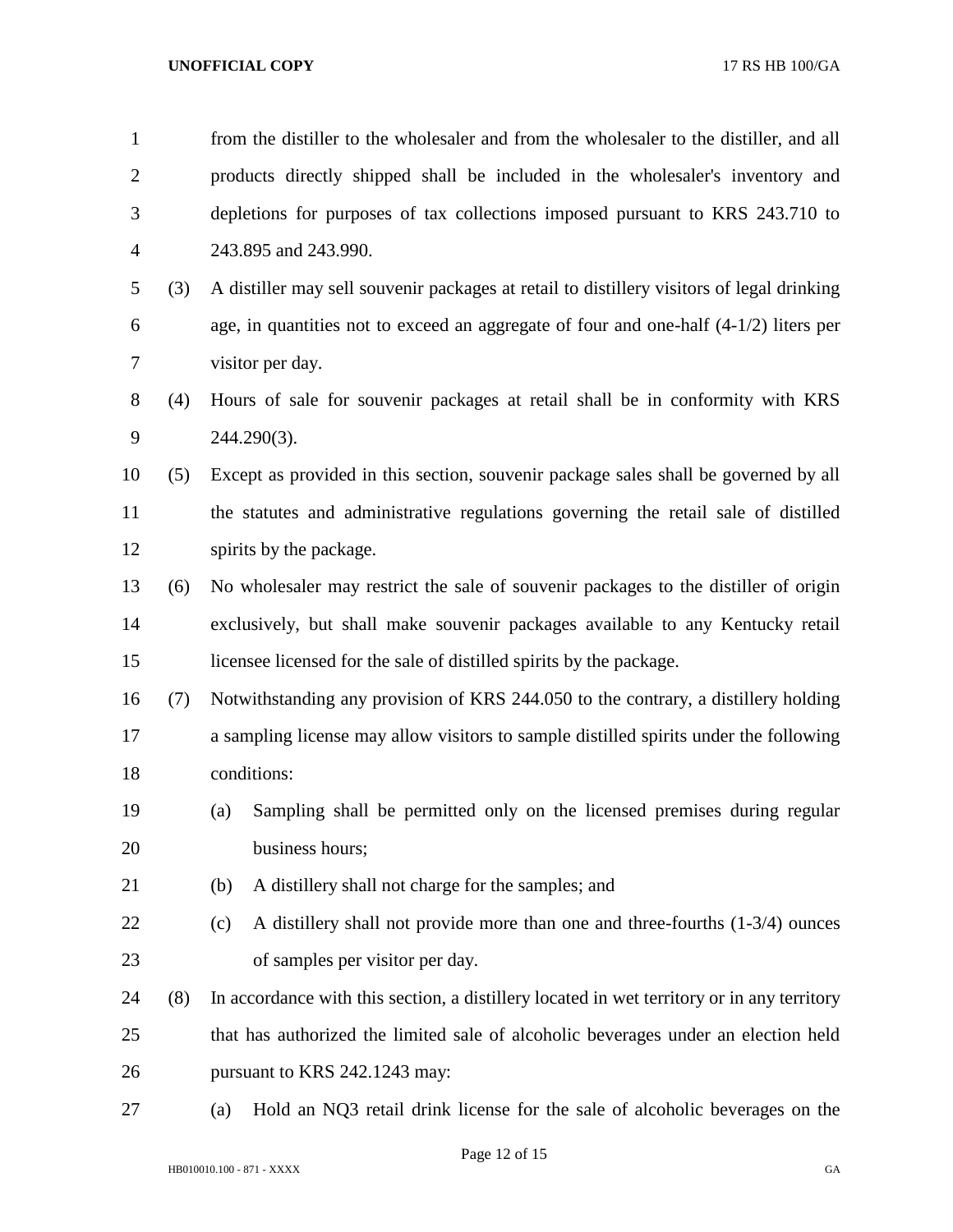| $\mathbf{1}$   |     |     | distillery premises. Notwithstanding KRS 243.110, a licensed distiller may                  |
|----------------|-----|-----|---------------------------------------------------------------------------------------------|
| $\overline{2}$ |     |     | also hold any of the retail licenses available to it under this section;                    |
| 3              |     | (b) | Sell alcoholic beverages produced or bottled on the premises of its Kentucky                |
| $\overline{4}$ |     |     | licensed distillery for on-premises purposes without having to transfer                     |
| 5              |     |     | physical possession of those alcoholic beverages to a licensed wholesaler if:               |
| 6              |     |     | All direct shipments are invoiced from the distiller to its wholesaler and<br>1.            |
| 7              |     |     | from the wholesaler to the distiller; and                                                   |
| 8              |     |     | 2.<br>All products directly shipped are included in the wholesaler's inventory              |
| 9              |     |     | and depletions for purposes of tax collections imposed pursuant to KRS                      |
| 10             |     |     | 243.710 to 243.890 and 243.990; and                                                         |
| 11             |     | (c) | Employ persons to engage in the sale or service of alcohol under an NQ3                     |
| 12             |     |     | license, if each employee completes the department's Server Training in                     |
| 13             |     |     | Alcohol Regulations program within thirty (30) days of the beginning of his or              |
| 14             |     |     | her employment.                                                                             |
| 15             | (9) |     | A distiller may sell to consumers at fairs, festivals, and other similar types of           |
| 16             |     |     | events located in wet territory alcoholic beverages by the drink, containing spirits        |
| 17             |     |     | distilled or bottled on the premises of the distillery.                                     |
| 18             |     |     | (10) Except as expressly stated in this section, this section does not exempt the holder of |
| 19             |     |     | a distiller's license from:                                                                 |
| 20             |     | (a) | The provisions of KRS Chapters 241 to 244;                                                  |
| 21             |     | (b) | The administrative regulations of the board; and                                            |
| 22             |     | (c) | Regulation by the board at all the distiller's licensed premises.                           |
| 23             |     |     | $(11)((10))$ Nothing in this section shall be construed to vitiate the policy of this       |
| 24             |     |     | Commonwealth supporting an orderly three (3) tier system for the production and             |
| 25             |     |     | sale of alcoholic beverages.                                                                |
| 26             |     |     | Section 4. KRS 243.480 is amended to read as follows:                                       |
| 27             | (1) |     | Upon proceedings for the revocation of any license under KRS 243.520, the                   |

Page 13 of 15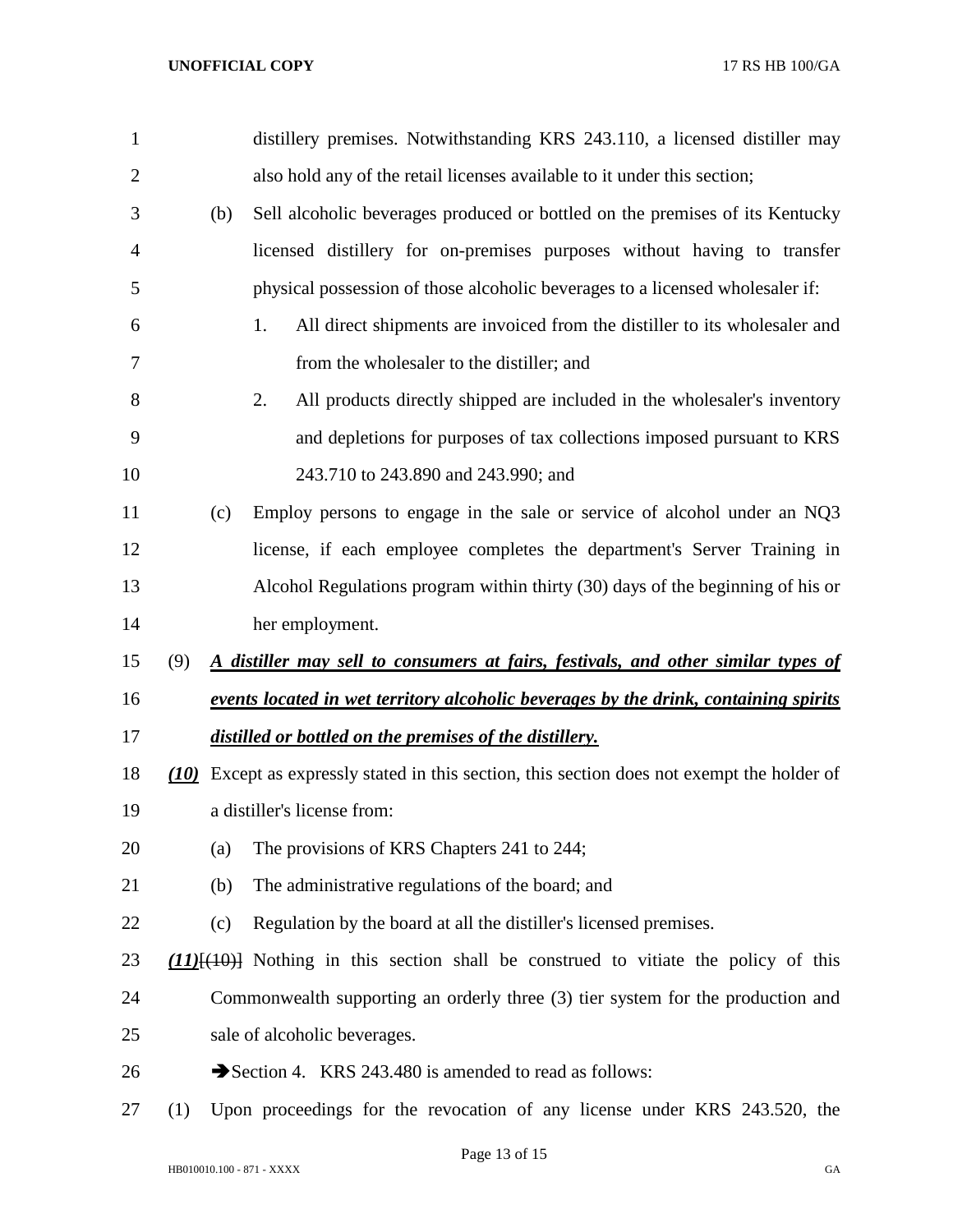| $\mathbf{1}$   |     |     | Alcoholic Beverage Control Board, or the local alcoholic beverage administrator,        |                                                                                      |  |  |  |  |
|----------------|-----|-----|-----------------------------------------------------------------------------------------|--------------------------------------------------------------------------------------|--|--|--|--|
| $\overline{2}$ |     |     | may in its or his or her discretion order a suspension of the license for any cause for |                                                                                      |  |  |  |  |
| 3              |     |     | which it may, but is not required to, revoke the license under the provisions of KRS    |                                                                                      |  |  |  |  |
| 4              |     |     |                                                                                         | 243.490 and 243.500. However, the licensee may have the alternative, subject to the  |  |  |  |  |
| 5              |     |     |                                                                                         | approval of the Alcoholic Beverage Control Board or the local alcoholic beverage     |  |  |  |  |
| 6              |     |     |                                                                                         | administrator, to pay in lieu of part or all of the days of any suspension period, a |  |  |  |  |
| 7              |     |     | sum as follows:                                                                         |                                                                                      |  |  |  |  |
| 8              |     | (a) |                                                                                         | <b>Except for violations arising from retail sales activities, including sales</b>   |  |  |  |  |
| 9              |     |     |                                                                                         | <u>under licenses issued pursuant to KRS 243.086 and sales at retail under</u>       |  |  |  |  |
| 10             |     |     |                                                                                         | <b>KRS 243.0305:</b>                                                                 |  |  |  |  |
| 11             |     |     | <u>I.</u>                                                                               | Distillers, rectifiers, wineries, and brewers, one thousand dollars                  |  |  |  |  |
| 12             |     |     |                                                                                         | $($1,000)$ per day;                                                                  |  |  |  |  |
| 13             |     |     | <u>2.</u>                                                                               | Wholesale liquor licensees, four hundred dollars (\$400) per day;                    |  |  |  |  |
| 14             |     |     | <u>3.</u>                                                                               | Wholesale beer licensees, four hundred dollars (\$400) per day; and                  |  |  |  |  |
| 15             |     | (b) | <u>I.</u>                                                                               | Retail licensees authorized to sell distilled spirits, wine, or beer by the          |  |  |  |  |
| 16             |     |     |                                                                                         | package or drink, fifty dollars (\$50) per day; [ and]                               |  |  |  |  |
| 17             |     |     | 2.                                                                                      | Distillers, wineries, and brewers for violations arising from their retail           |  |  |  |  |
| 18             |     |     |                                                                                         | sales activities, including sales by distillers under licenses issued                |  |  |  |  |
| 19             |     |     |                                                                                         | pursuant to KRS 243.086 and sales at retail under KRS 243.0305, fifty                |  |  |  |  |
| 20             |     |     |                                                                                         | dollars (\$50) per day; and                                                          |  |  |  |  |
| 21             |     | (c) |                                                                                         | All remaining licensees, fifty dollars (\$50) per day.                               |  |  |  |  |
| 22             | (2) |     |                                                                                         | Payments in lieu of suspension or for board-ordered agency server training,          |  |  |  |  |
| 23             |     |     |                                                                                         | collected on a cost recovery basis, collected by the Alcoholic Beverage Control      |  |  |  |  |
| 24             |     |     |                                                                                         | Board shall be deposited in the State Treasury and credited to the general           |  |  |  |  |
| 25             |     |     |                                                                                         | expenditure fund. Payments in lieu of suspension collected by local alcoholic        |  |  |  |  |
| 26             |     |     |                                                                                         | beverage administrators shall be deposited and used as local alcoholic beverage      |  |  |  |  |
| 27             |     |     |                                                                                         | license tax receipts are deposited and used.                                         |  |  |  |  |

Page 14 of 15